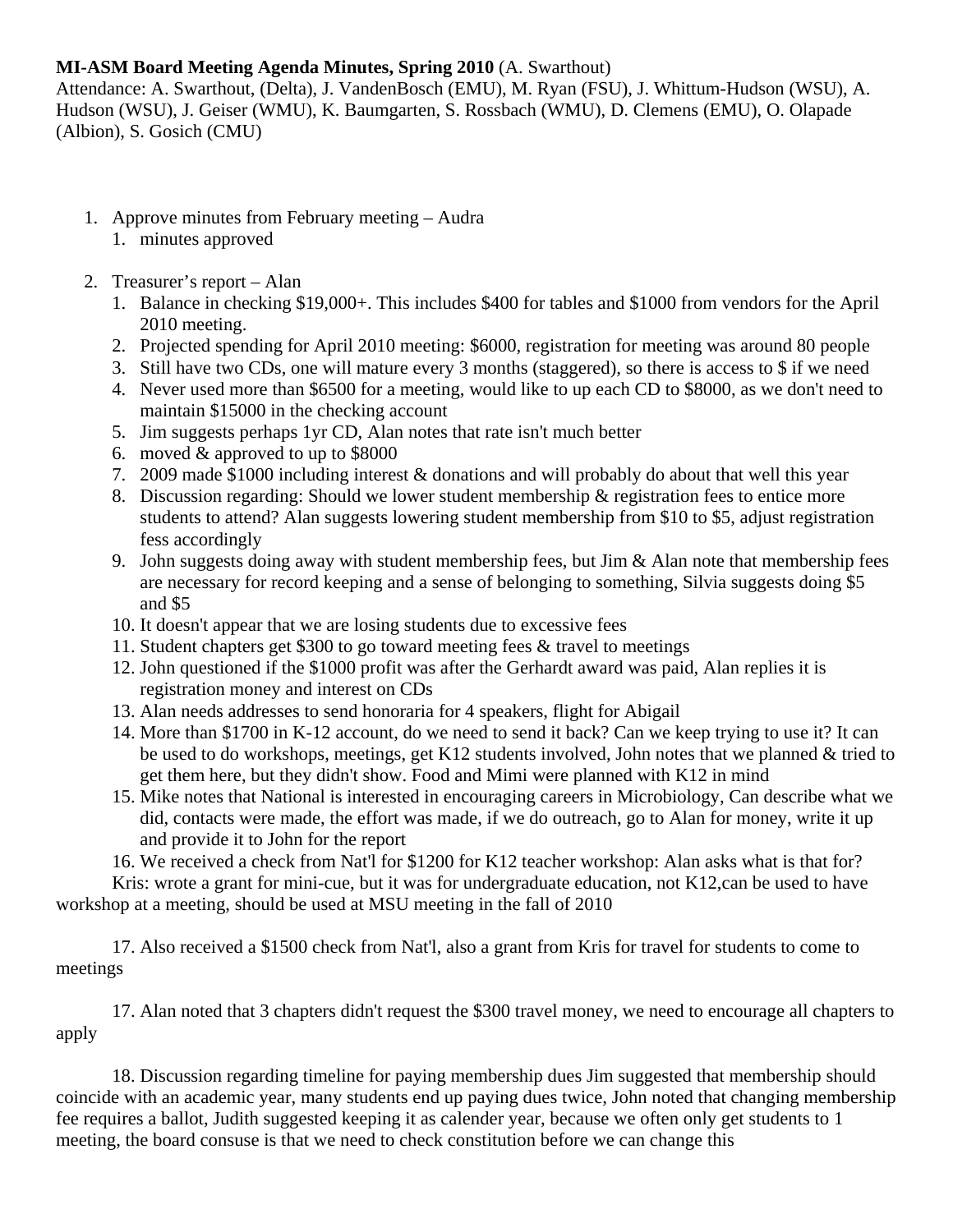19. Discussion regarding donations & the Gerhardt award: Mike asked if we could start fresh and start having donations for Gerhardt awards or other things that Board decides, Jim noted that since we already have 501c3 status so we can receive donations, John suggested that going to MSU would be a good time to push for this for support for Gerhardt funds

-Previously Gerhardt funds were for travel & research for students, funds were intended to encourage student participation in branch

-Money was never accounted for properly

Mike suggested that we should have a statement so that future Boards know what money is for, and should use interest on money. Jim noted that we don't need to partition our funds, or have separate body to oversee them, however, Alan suggests that it would be easier for the money to be in a separate account. Jim noted if the money goes into the constitution, spending it becomes overly restricted, Others: should be restrictive Alan: should let the money build  $&$  grow the principle

Alan, Jim and Mike will discuss and research logistics of setting up the endowment

3. Spring Conference 2010 wrapup– John

Went well, student participation form WMU very helpful, registration process w/computer worked well

1. Discussion regarding format. Do we really need to have 2 days?

-It's an option to come on Friday night, speaker is general audience

-Steve suggests going to schools and making presentations in order to attract students, could pitch to general public

-Alan suggests organizing meetings to provide CE credits for educators, Judith notes that that may require money, need to provide certificates of attendance for promotion & tenure

4. Fall Conference 2010 –Joan (Joan's student reps from MSU)

Theme: Microbiology Methods for Education & Exploration

- 1. date 10/8 and 10/9
- 2. Speakers: C. Woolverton and M. Molzola, C. Matheson is tentative
- 3. location Biomedical physical science bldg
- 4. Asking for budget to decide on what food options for Friday night & Sat.
	- 1. Alan says about \$5000 for total budget, definitely less than \$6000
- 5. Hotels lined up
- 6. Need to line up corporate partners
	- 1. Jim recommends planning on 6 vendors, need table chairs and access to electricity
- 7. Prizes/awards for presenters?
	- 1. Kris: prizes are president's job
	- 2. Alan reminds them to check into A/V cost

May need a snappier theme "microbiology of the past, present and future"

Large lobby may be a nice space for posters and vendors

Separate room for lunch & meetings

Discussion regarding video recordings of meetings: Jim suggests alternative to video recordings: can we Podcast the lectures, doesn't cost anything and is more accessible

Board concurs that it is a great idea, they are possible to put on website, Jim and John will look into viability of this option